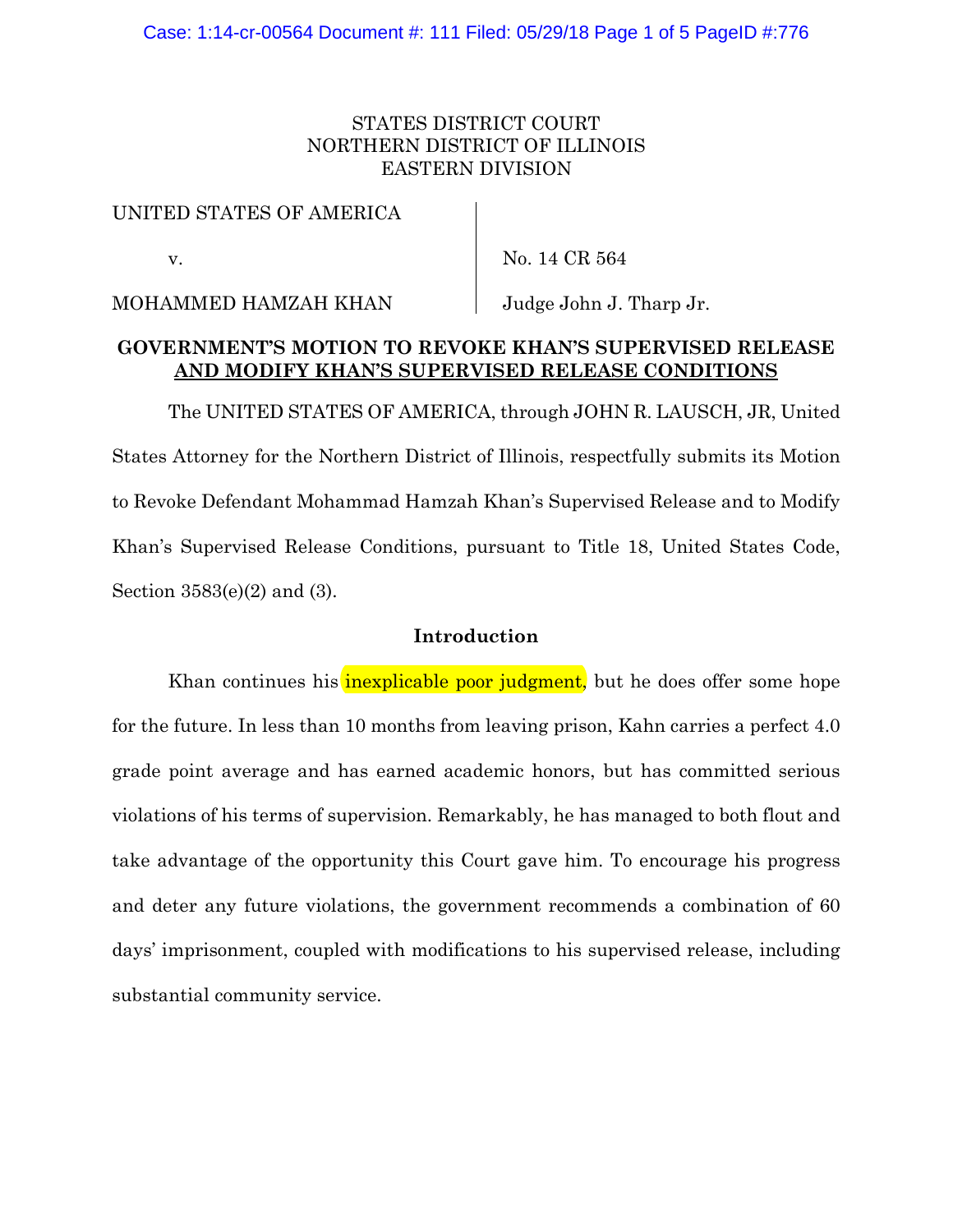#### **Background**

On November 18, 2016, this Court sentenced Khan to 40 months' imprisonment followed by 20 years of supervised release. (R. 101) The Court concluded that the advisory Sentencing Guidelines range called for a sentence of 180 months (R. 103 at 7), however, the government recommended far less, based on Khan's cooperation and its analysis of the Section 3553 factors (R. 95).

On March 26 and April 18, 2018, the U.S. Probation Office issued reports alleging that Khan violated his terms of supervised release, in-particular the computer and internet monitoring provisions, by:

- (1) **Possessing unauthorized devices** and failing to obtain the requisite approvals before using certain apps or communication tools; and
- (2) Failing to subject a smartphone and desktop to the computer-monitoring program.

(R. 104 and R. 109)

Despite the seriousness of the violations, Khan recently completed an outstanding academic year, and he should be commended for his accomplishments. According to his college, Khan has a perfect 4.0 grade point average. To date, he has earned an A in every class he has taken since his imprisonment. Khan's course work includes classes on literature, Western civilization, U.S. History, speech, geography, and world religions.

## **Government's Recommendation**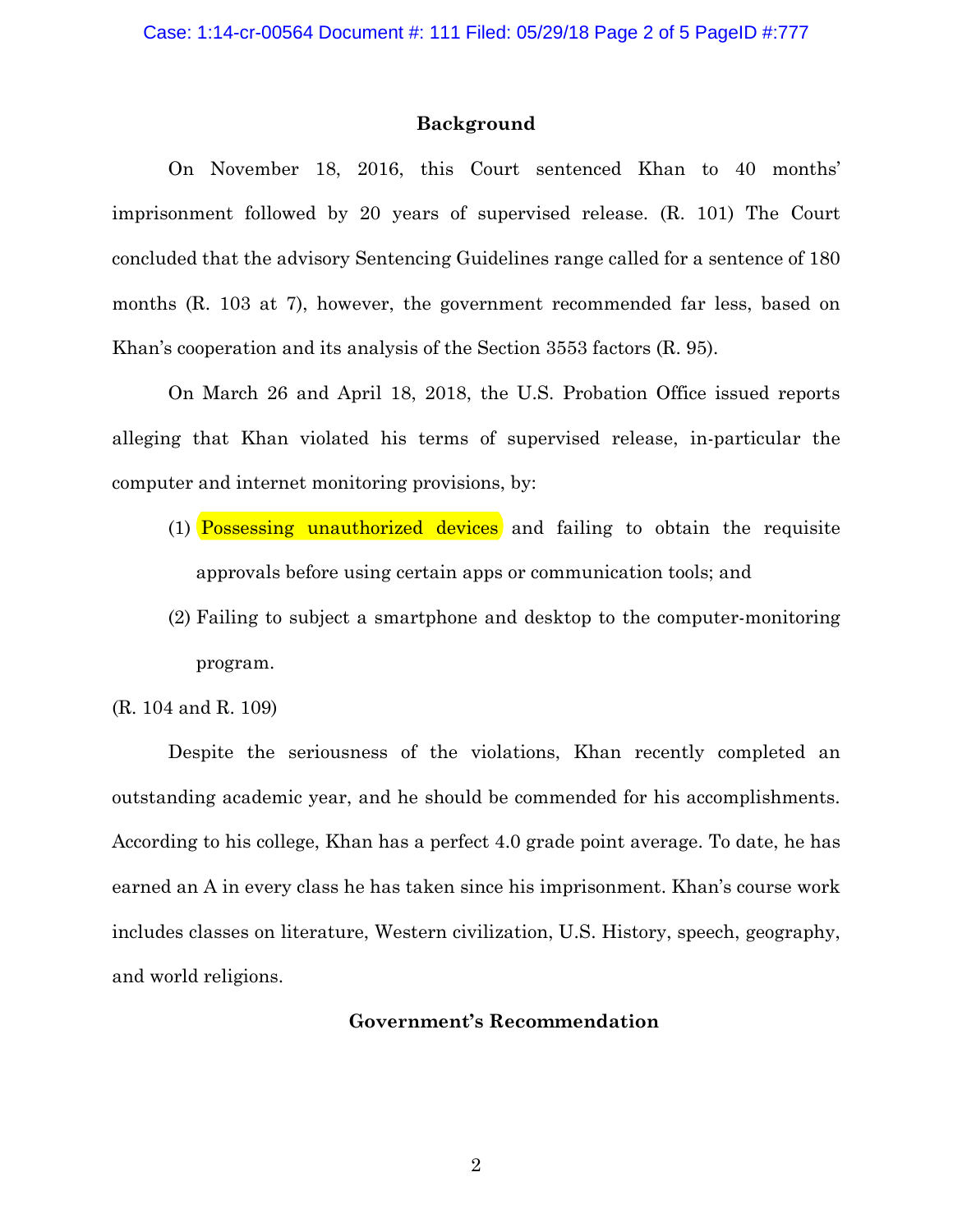#### Case: 1:14-cr-00564 Document #: 111 Filed: 05/29/18 Page 3 of 5 PageID #:778

This Court recognized Khan's conflicted personas at his sentencing hearing. (R. 103 at 26). When he was arrested, he ranged from a teenager working to make money for school, helping his family, playing basketball with his friends, and caring about the less fortunate, to attempting to "join an organization whose professional goal is to exterminate anyone who disagrees with their religious dogma." (*Id.*)

Khan's alleged violations of supervised release appear to be a repeat of his irreconcilable successes and failures. Regardless of the fact that Khan's violations did not relate to ISIS, criminal activity, or violence, Khan's lack of candor about his use of devices and online accounts and his subversion of the computer and internet monitoring program undermined the "trust but verify" program this Court set up to give Khan a second chance. (*See* R. 103 at 30) Even though Khan violated the Court's and the government's trust, the government (for now at least) continues to support the supervised release program. The program, however, should be strengthened, and Khan should be punished for his violations.

Accordingly, to address the seriousness of the offense, remote respect for the law, and for specific deterrence, the government requests:

- A term of imprisonment of 60 days to avoid interfering with Khan's fall semester;
- A one-year extension of Khan's term of supervised release, because Khan undermined the scope of his supervised release conditions for a substantial portion (if not all) of his 10 months of supervised release;

3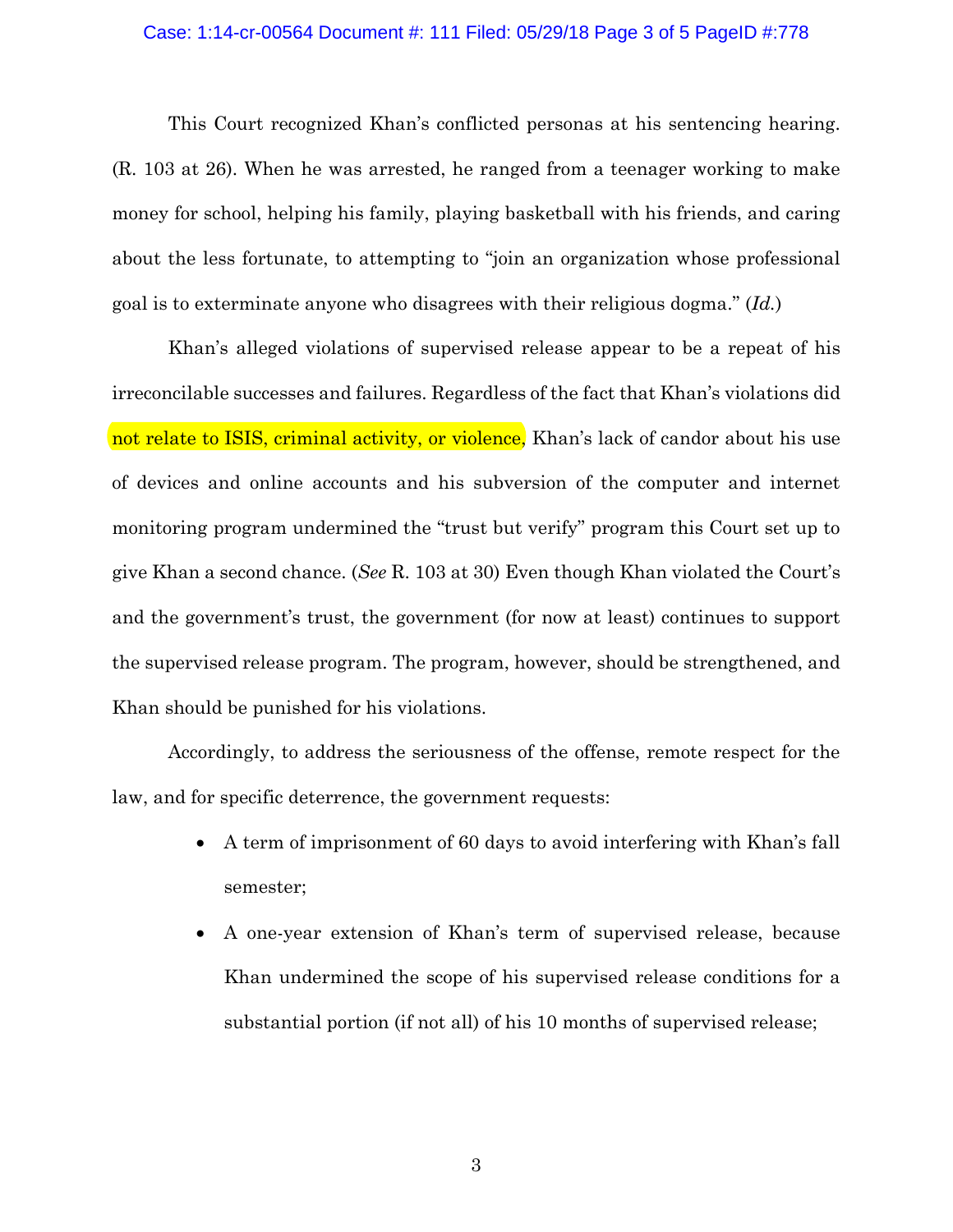- An additional 120 hours of community service between his release from custody and August 1, 2019 (these hours would be in addition to the 100 hours per year, for the first five years of supervised release, as previously ordered by the Court);[1](#page-3-0) and
- A modification to Khan's supervised release conditions to allow Probation to conduct polygraph testing to determine Khan's compliance with the terms of his supervised release.

Because Khan committed these violations while residing in his family's home and he hatched is original plan from the same residence, the government respectfully request that Probation be ordered to do an assessment of whether Khan should continue to reside at his family home for the fall semester, and whether there are viable alternatives.

<span id="page-3-0"></span><sup>&</sup>lt;sup>1</sup> The government recommends that Khan be ordered to submit a written proposal to the Court, government, and Probation (prior to his release from custody) for approval as to how he intends to complete these community service hours and how his proposal will lead to the development of his life skills, maturity, and judgment.